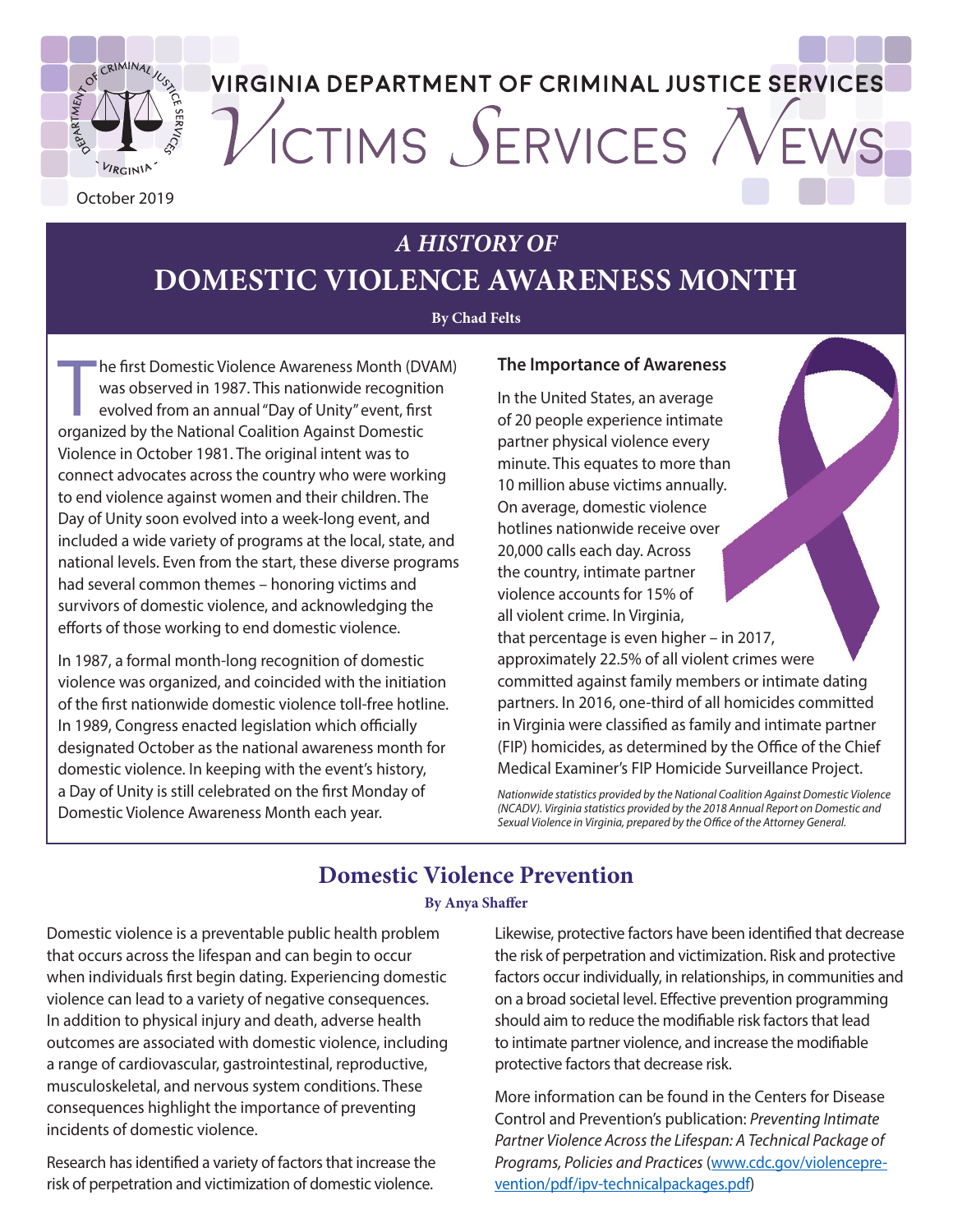# **The Lethality Assessment Program (LAP) in Virginia** *The Who, What, Why, and How*

**By Andi Martin**

#### **WHAT IS LAP?**

LAP stands for **Lethality Assessment Program.** It includes a protocol whereby trained police officers on the scene of an intimate partner violence call assess a victim's risk for serious injury or death using the LAP Screen. Officers immediately link "High-Danger" victims to the community-based domestic violence hotline in their area with the goal of having victims receive program services. The LAP protocol in Virginia is based off of the Maryland model. The LAP Screen is evidence-based, quick, and easy.

#### **WHO'S INVOLVED?**

The Virginia Department of Criminal Justice Services, Virginia Office of Attorney General, and Virginia Sexual and Domestic Violence Action Alliance make up the statewide LAP team. The statewide LAP team provides training and technical assistance to jurisdictions in implementing and sustaining LAP. Local LAP implementation requires the agreement and cooperation of a law enforcement agency and a local domestic violence agency that offers hotline services. There are approximately 45 jurisdictions that have implemented LAP in Virginia.

#### **HOW IS IT DONE?**

Following an initial intimate partner violence investigation, a law enforcement officer administers an eleven-question screen with the victim. Answers to the screen will indicate

whether the victim is in high danger of being killed or seriously injured in the future. The adopted LAP protocol requires the officer to put all "High-Danger" victims in immediate contact with the local domestic violence hotline. The hotline advocate will provide immediate services and get the victim into follow-up services in the days that follow. This is a stark contrast to an officer handing a victim a brochure, or an advocate cold-calling a victim days after the offense.

#### **WHY DO LAP?**

Homicide prevention. Studies have shown that a great majority of domestic violence homicide victims had not been in contact with domestic violence services prior to their murder. LAP is designed to identify victims most at risk of serious injury or death and get them in touch with relevant services.

#### **ARE YOU INTERESTED?**

Do you want to learn more? Do you want to implement LAP in your community? You can find more information about LAP through the Office of the Attorney General website: [www.oag.state.va.us/programs-initiatives/lethality-assess](https://www.oag.state.va.us/programs-initiatives/lethality-assessment-program)[ment-program](https://www.oag.state.va.us/programs-initiatives/lethality-assessment-program) or by contacting the OAG LAP Coordinator, Morgan Abbate, at [MAbbate@oag.state.va.us](mailto:MAbbate@oag.state.va.us).

In honor of October being Domestic Violence Awareness Month, DCJS offered a free training titled, "Navigating Rocky Relationships: How to Address College Intimate Partner Violence". Held on the campus of William & Mary, this training featured advocate, author, and motivational speaker, [Susan Omilian.](https://thriverzone.com/about/) She presented "Telling Maggie's Story: Exploring the Myths about Dating Violence". Maggie, Ms. Omilian's niece, was tragically killed as a result of intimate partner violence while in college. In telling Maggie's story, Ms. Omilian explored the myths of dating violence and the action that can be taken to address dating violence among young adults. She also shared how to create opportunities for resiliency and thrivership for young adult survivors of domestic violence. In addition to hearing from Ms. Omilian, DCJS staff conducted "One Love's Escalation Workshop Training" with students, community members, and victim-serving professionals who want to learn more about how to identify an unhealthy relationship and how to help a friend and/ or family member who is in an unhealthy relationship. [One Love i](https://www.joinonelove.org/)s an organization whose mission is to educate young adults about healthy relationships. The organization was formed after Yeardley Love was killed by her ex-boyfriend during her senior year at the University of Virginia.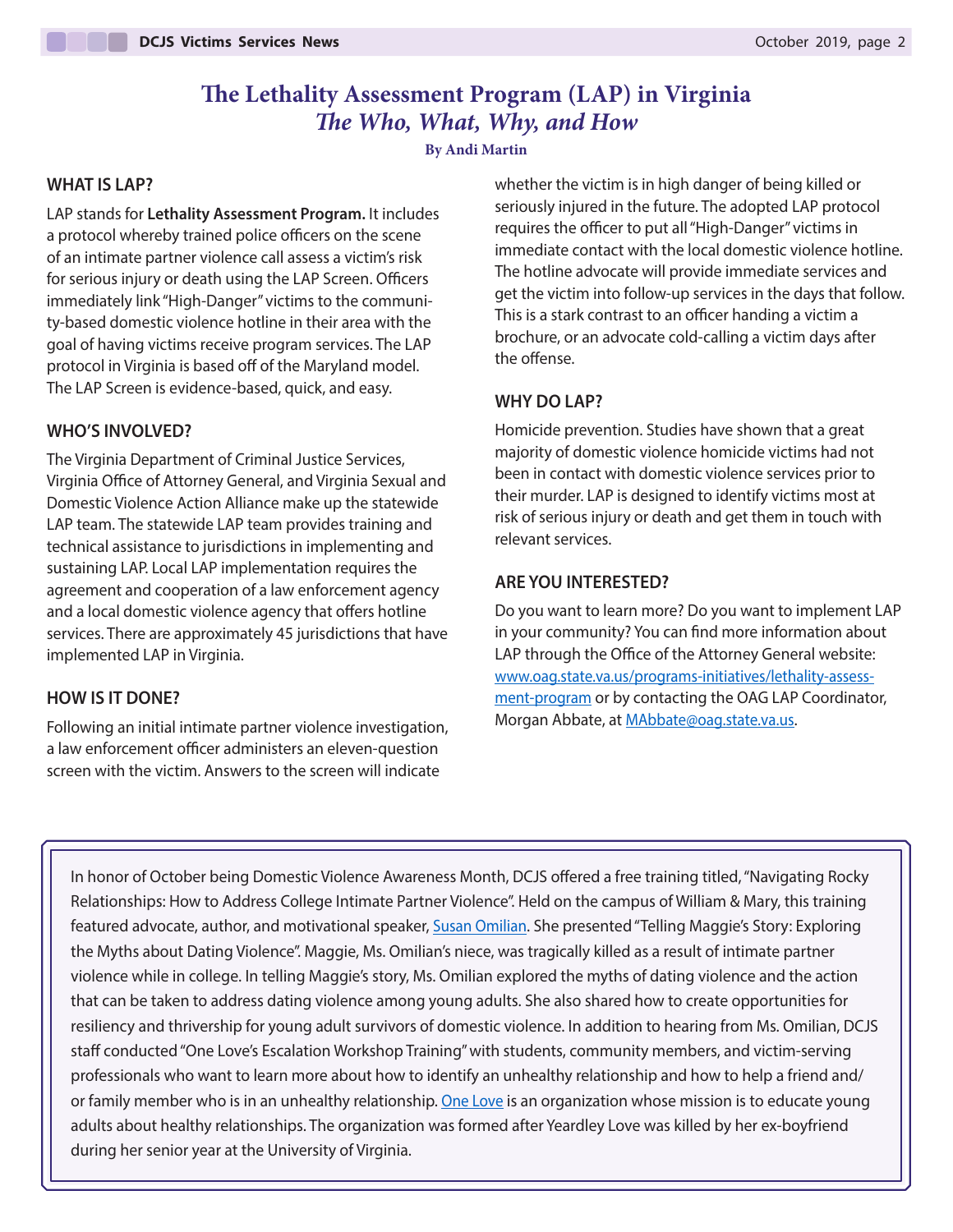# **resilience***/re'zilyens/ noun.*  **the capacity to recover quickly from difficulties; toughness**

XXXXXXXXXXXXXXXXXXXXXXXXXXXXXXXX

#### **By Dione Bassett**

Resilience is internal. And, with the right people and support, it can be created and maintained. A priceless gift. In human services, we have the amazing opportunity to help others become resilient and empower them to rise above the terrible experiences of their lives. I recently read a quote that I love by Bryan Stevenson, "Being broken is what makes us human. We all have our reasons. Sometimes, we're fractured by the



choices we make; sometimes by things beyond our control. But our brokenness is also the source of our common humanity and our shared search for comfort, meaning, and healing." There are new, innovative ways to promote healing and resiliency in the Victims Services field and they are proving to be effective. Yoga is one of them. One way to balance emotions is to regulate our breathing. Conscious breathing promotes emotional balance and well-being. Rapid and shallow breathing contributes to the arousal of the nervous system and it hinders a person's response to stress. To learn more about the connection between yoga and how it can affect our minds and bodies, consider reading "Yoga for Emotional Balance: Simple Practices to Help Relieve Anxiety and Depression" by Bo Forbes. ([www.amazon.com/](https://www.amazon.com/Yoga-Emotional-Balance-Practices-Depression/dp/1590307607) [Yoga-Emotional-Balance-Practices-Depression/dp/1590307607\)](https://www.amazon.com/Yoga-Emotional-Balance-Practices-Depression/dp/1590307607)

The Purple Dot Yoga Project ([www.purpledotyogaproject.org](https://www.purpledotyogaproject.org/)) is another resource that uses yoga as a healing tool to support those effected by domestic violence and trauma. This is their inspirational mission statement: "PURPLE is the color of domestic violence awareness. Purple is also the color associated with the crown chakra, our conscious center used to communicate with our spiritual nature. Purple is also the color of royalty and respect. Our aim is to connect to our highest self and in doing so demand to always be treated with respect! DOT signifies an end, like a period at the end of a sentence. Full stop. No more. We wish to eliminate violent and manipulative behavior that stifles true growth and healthy love in relationships. YOGA is used as a tool to get out of the mind and check into the body to release trauma and reconnect to our inner strength. Yoga is what we bring to the table. It's the tool we share with our community and our tribe to assist in the healing process. A PROJECT in motion To represent, always, a work in progress. As an individual, as a movement, as a cause." COPYRIGHT 2017 PURPLE DOT YOGA PROJECT, ALL RIGHTS RESERVED

XXXXXXXXXXXXXXXXXXXXXXXXXXXXX

### **Hope Cards By Chrissy Smith**

Hope Card is a free laminated card that provides essential protective order information in a convenient wallet-sized card. The Hope Card does NOT replace a protective order, but it gives law enforcement information to verify an order through the Virginia Criminal Information Network. The card is available to petitioners and protected parties who have been awarded a 12-month or longer final civil protective order. Each locality has to opt-in to the program, which is through the local Chief Judge at the Juvenile and Domestic Relations (JDR) Court. Want to know if your locality participates? Go to the link, [hopecard.vacourts.](http://hopecard.vacourts.gov/) [gov](http://hopecard.vacourts.gov/), and use the drop down menu to find the participating courts.

Petitioners can apply for a card through their local Juvenile and Domestic Relations (JDR) Court Clerk or the local Victim/Witness Program. The card will be sent to the petitioner within 14 business days.

If you are a service provider interested in getting your locality involved, please contact: Jaime Clemmer, Hope Card Project Coordinator, at [jclemmer@vacourts.gov](mailto:jclemmer@vacourts.gov).

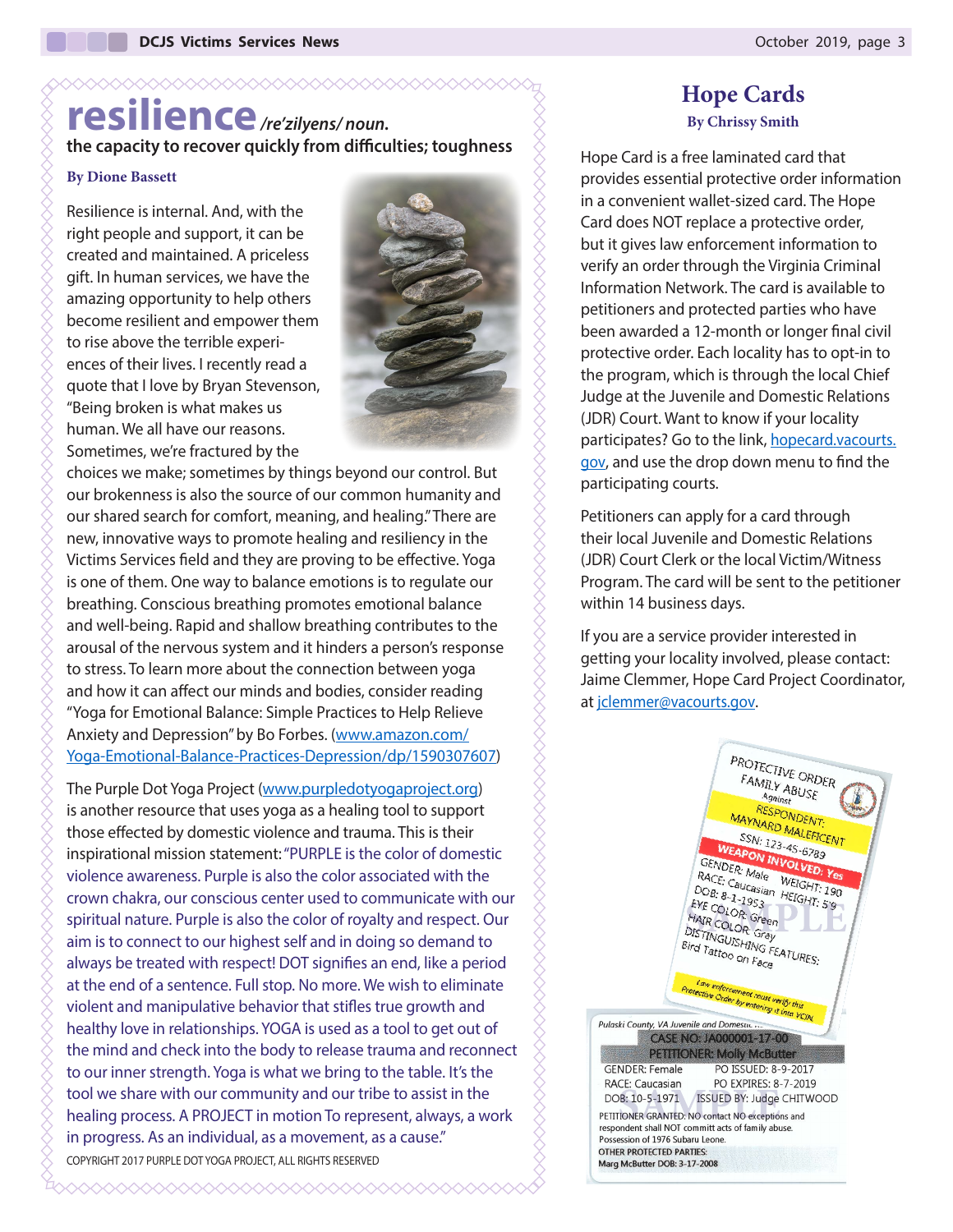# **The Affordable Housing Crisis and Domestic Violence**

#### **By Chrissy Wengloski**

Domestic violence advocates have enough on their plate, working towards safe outcomes for survivors in complex, unique situations. Yet, one of the issues outside of daily victim services deserves our attention on a local, statewide, and national scale.

Virginia, similar to states across the county, is experiencing an affordable housing crisis. Lack of affordable housing affects all vulnerable populations who are competing with the general population of renters for affordable places to live, but this issue can have an especially deadly effect on survivors of domestic violence. A study by the National Resource Center on Domestic Violence showed that 84% of survivors in domestic violence shelters needed help finding

affordable housing; survivors who are unable to secure permanent housing often face decisions of returning to their abuser or becoming homeless. While "housing-first" models are on the rise and emergency shelter is a core function of many programs, the impact of this national crisis makes it even more difficult to be successful in housing survivors; the fewer survivors



who are able to find stability in affordable permanent housing, the slower and fewer shelter beds are opening up for additional survivors in danger. The impact of lengthier shelter stays, fewer beds available, and fewer permanent housing placements may even be noticeable in your outcomes and data tracking of recent years.

During Domestic Violence Awareness Month, and throughout the year, it is important to remember how victim advocates can assist survivors in systems outside of traditional victim services. Here are two goals every agency can work toward as we support survivors: 1) Improve and expand "housing-first" programs and/or increase case management support with the goal of stable housing; and

> 2) support and collaborate with community partners working on affordable housing advocacy. These partners may even find it helpful if you are able to share your data and facts around domestic violence and housing in your service area. The more work towards housing solutions, the more opportunities will be available for individual survivors seeking safety and stability as heads of their own households.

# **Addressing Barriers for Rural Domestic Violence Victims**

#### **By Courtney Meyer**

Being a victim of domestic violence has many challenges, and those challenges are exacerbated when living in a rural area. Domestic violence victims living in rural areas face barriers in receiving services, such as geographic isolation, minimal transportation options, lack of shelter space near them, communication access (e.g., landline, limited cell phone service range), fewer childcare options, and language access. When attempting to seek help in an unsafe situation, it may take hours for police, fire departments, and/or ambulance services to arrive. Additionally, if the victim wants to take legal action against the abuser, it can be more difficult to find a pro bono or low-cost lawyer in a rural area.

There are some strategies that domestic violence agencies can take to address these barriers and assist rural domestic violence victims. Some of those strategies are:

- Develop a cooperative working agreement with local transportation
- Involve faith communities: Set up space at churches for counseling or support groups
- Create a mobile advocacy program, where trained victim advocates travel to the victim
- Partner with surrounding hotels when shelter space is full
- Create a language access plan
- Maintain relationships with neighboring domestic violence agencies

Resources for tackling these strategies:

- [Limited English Proficiency: A Federal Interagency Website](https://www.lep.gov/)
- [Eve's Place: Mobile Advocacy](https://www.evesplace.org/services)
- [Cooperative Agreement Template](https://nnedv.org/resources-library/mou-template/)
- [Safe Havens Interfaith Partnership Against Domestic](https://www.interfaithpartners.org/rural)  [Violence and Elder Abuse: Resources](https://www.interfaithpartners.org/rural)
- [Rural Health Information Hub: Violence and Abuse in Rural](https://www.ruralhealthinfo.org/topics/violence-and-abuse)  [America](https://www.ruralhealthinfo.org/topics/violence-and-abuse)

*Reference: Office for Victims of Crime. (n.d.). Rural Victim Assistance. Retrieved from* [www.ovc.gov/publications/infores/](https://www.ovc.gov/publications/infores/rural_victim_assistance/3_olcr.html) [rural\\_victim\\_assistance/3\\_olcr.html](https://www.ovc.gov/publications/infores/rural_victim_assistance/3_olcr.html)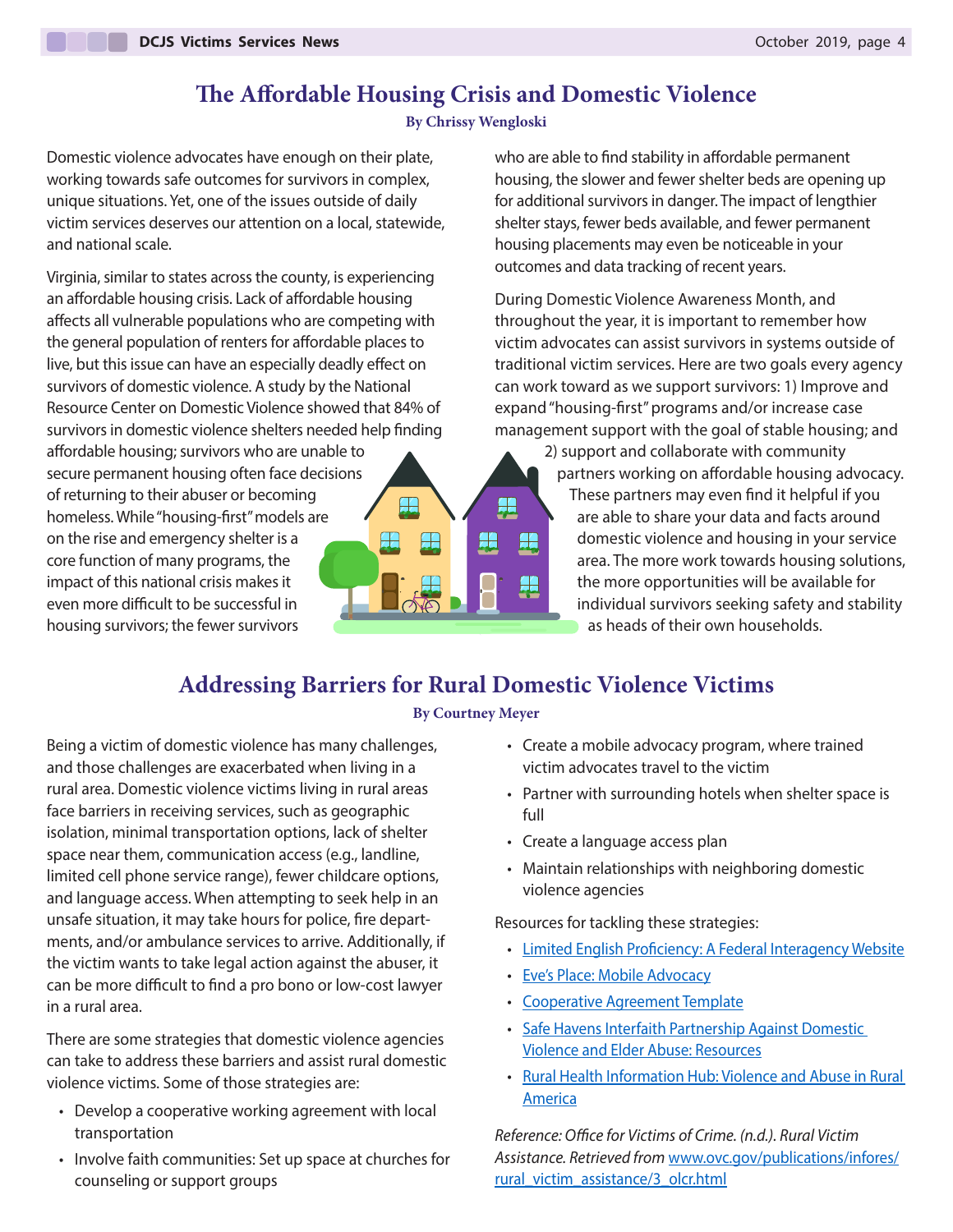# **Virginia's Domestic Violence Shelters Provide Accommodations for Pets**

**By Jennifer Kline**

Her husband had become physically abusive to her during her first pregnancy. The moment he angrily shook her five-year-old son, she knew she had to leave, but the local shelter would not take the beloved family pet, Max, a beagle-terrier mix with a sweet, playful manner. Whenever her husband started yelling at her or the kids, Max would bark and run in circles. Her husband had threatened to shoot the dog and had kicked him on more than one occasion, so she knew she could not leave Max behind.

This agonizing dilemma has forced many domestic violence victims to stay in abusive situations, risking their own lives rather than separating from their pets. Studies have shown that when victims attempt to leave their abusive partners they are at the greatest risk of being killed or seriously injured (Campbell, 1995; J. Campbell et al., McFarlane et al., 1999). When a victim owns a pet, there is even more risk because abusers frequently use threats or violence against a pet as a means to control the victim (Favor & Strand, 2007). The abuser may torture the animal in order to emotionally harm the victim, use threats against the animal to control the victim, or to coerce her/his return after they leave the household. These forms of abuse constitute one aspect of the broader pattern of control that characterizes an abusive relationship (Upadhya, Vivek, 2014). One study found that 71% of victims who owned pets entering domestic violence shelters reported that their abuser threated, harmed, or killed a family pet (National Coalition Against Domestic Violence). Victims often have to face the impossible choice of abandoning their pets or entering a shelter. Up to 48% of domestic violence victims delay leaving a dangerous situation out of concern for their pets' safety (Animal Welfare Institute, Facts and Myths).

More and more domestic violence shelters across Virginia are offering accommodations for victims' pets. Through partnerships with local animal shelters, domestic violence shelters can offer foster homes for victims' pets, until the victim acquires their own housing. However, recognizing that pets are an emotional support to victims that can enhance emotional healing, there are some domestic



violence shelters that now allow pets to be housed with their owners in the shelter. One of those shelters is [Madeline's House](https://www.scvpcares.org/Madelines-House) in Farmville, Virginia. Madeline's House Forensic Advocacy Program Director, Monica Ratliff, said, "One of the worst things we can imagine is an individual needing shelter and not seeking it because they cannot bring their pet. We wanted to not force people to choose between their safety and their beloved pet's safety." Furthermore, Madeline's House responded to the need for a place for pets to go while residents are working or attending appointments by receiving a grant from Red Rover to build an on-site kennel to house pets during the day.

Currently, there are approximately 1,400 safe havens for pets of domestic violence victims nationally and over 20 in Virginia. Visit the webite<http://awionline.org/safe-havens> to see shelters that accept pets of domestic violence victims. For information about grants for temporary boarding, veterinary care, and start-up costs for domestic violence shelters seeking to create a program to allow families and pets to escape abuse, go to: [https://redrover.org/](https://redrover.org/dv-safe-housing-grants/) [dv-safe-housing-grants](https://redrover.org/dv-safe-housing-grants/).



Sign up for *DCJS Updates* to receive email notification of grants, training and events, publications, and other information from the Virginia Department of Criminal Justice Services as soon as it is available on our website. You may choose to receive all notices, or select specific ones of interest. To subscribe to this free service, begin by creating an account at: [www.dcjs.virginia.gov/subscribe.](https://www.dcjs.virginia.gov/subscribe)

Visit DCJS on Facebook: [www.facebook.com/vadcjs](http://www.facebook.com/vadcjs) and Flickr: [www.flickr.com/photos/va\\_dcjs](http://www.flickr.com/photos/va_dcjs)